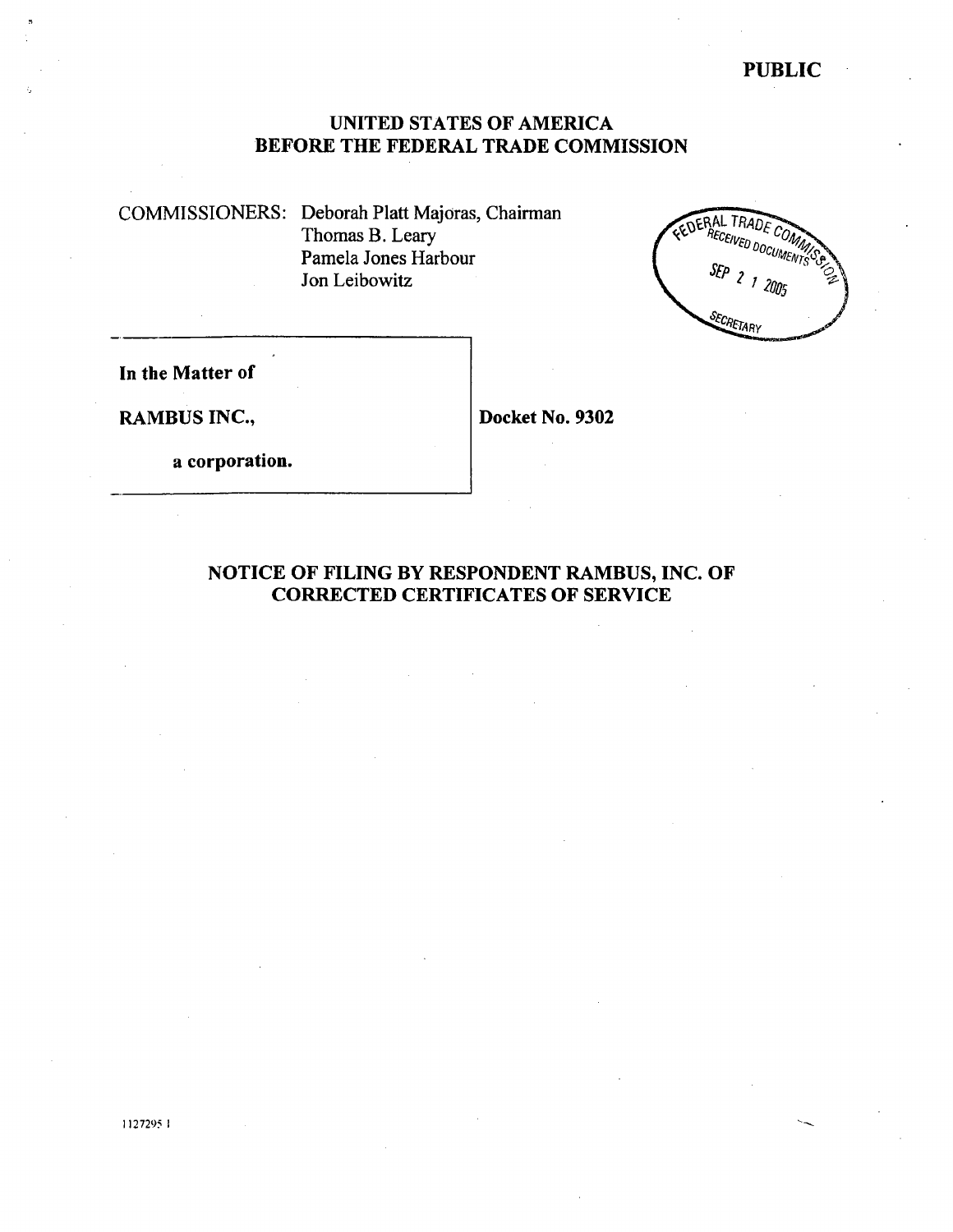Please take notice that Respondent Rambus, Inc. has this day fied and served corrected notices of service of Respondent's Motion to Reopen Record to Admit Newly Obtained Evidence and the Declaration of Steven M. Perry in support of the motion.

DATED: September 21, 2005 Respectfully submitted,

Gregory P. Stone Steven M. Perry Peter A. Detre MUGER, TOLLES & OLSON LLP 355 South Grand Avenue, 35th Floor Los Angeles, California 90071-1560 (213) 683-9100

A. Douglas Melamed WILMER CUTLER PICKERING HALE AND DORR LLP 2445 M Street, N. Washington, D.C. 20037 (202) 663-6000

Attorneys for Respondent Rambus Inc.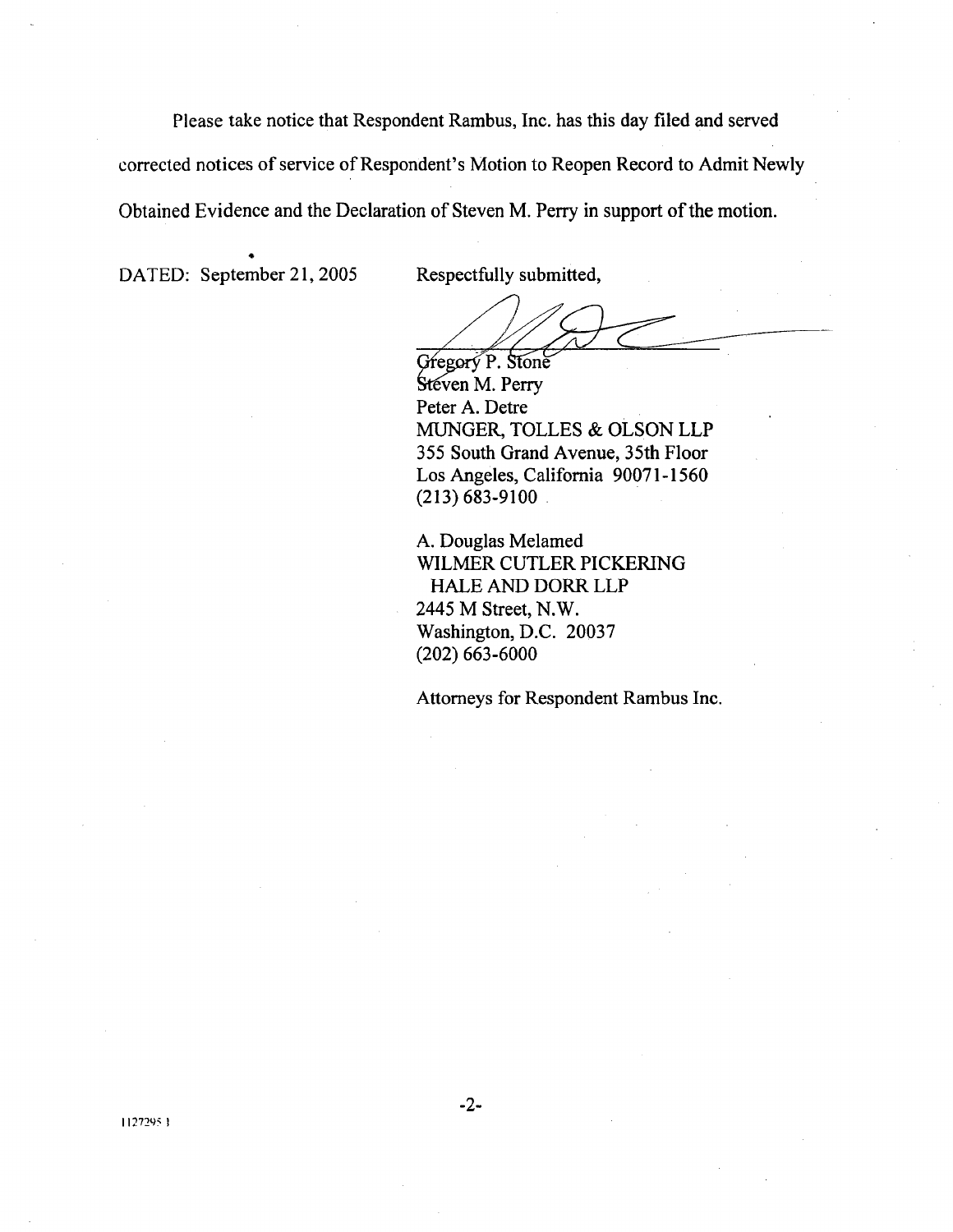COMMISSIONERS: Deborah Platt Majoras, Chairman Thomas B. Leary Pamela Jones Harbour Jon Leibowitz

In the Matter of

RAMBUS INC., Docket No. 9302

a corporation.

#### CERTIFICATE OF SERVICE

I, Helena T. Doerr, hereby certify that on September 21, 2005, I caused a true and correct copy of the NOTICE OF FILING OF CORRECTED CERTIFICATES OF SERVICE to be served on the following persons by hand delivery:

Hon. Stephen J. McGuire Chief Administrative Law Judge Federal Trade Commission Room H-112 600 Pennsylvania Avenue, N. Washington, D.C. 20580

Donald S. Clark, Secretary Federal Trade Commission Room H- 159 600 Pennsylvania Avenue, N. Washington, D.C. 20580

Geoffrey Oliver, Esq. Assistant Director Bureau of Competition Federal Trade Commission 601 New Jersey Avenue, N. Washington, D.C. 20001

Robert Davis Federal Trade Commission 601 New Jersey Avenue, N.

wasnington, D.<br> *Alle*<br>
Helena T. Doerr

 $-3-$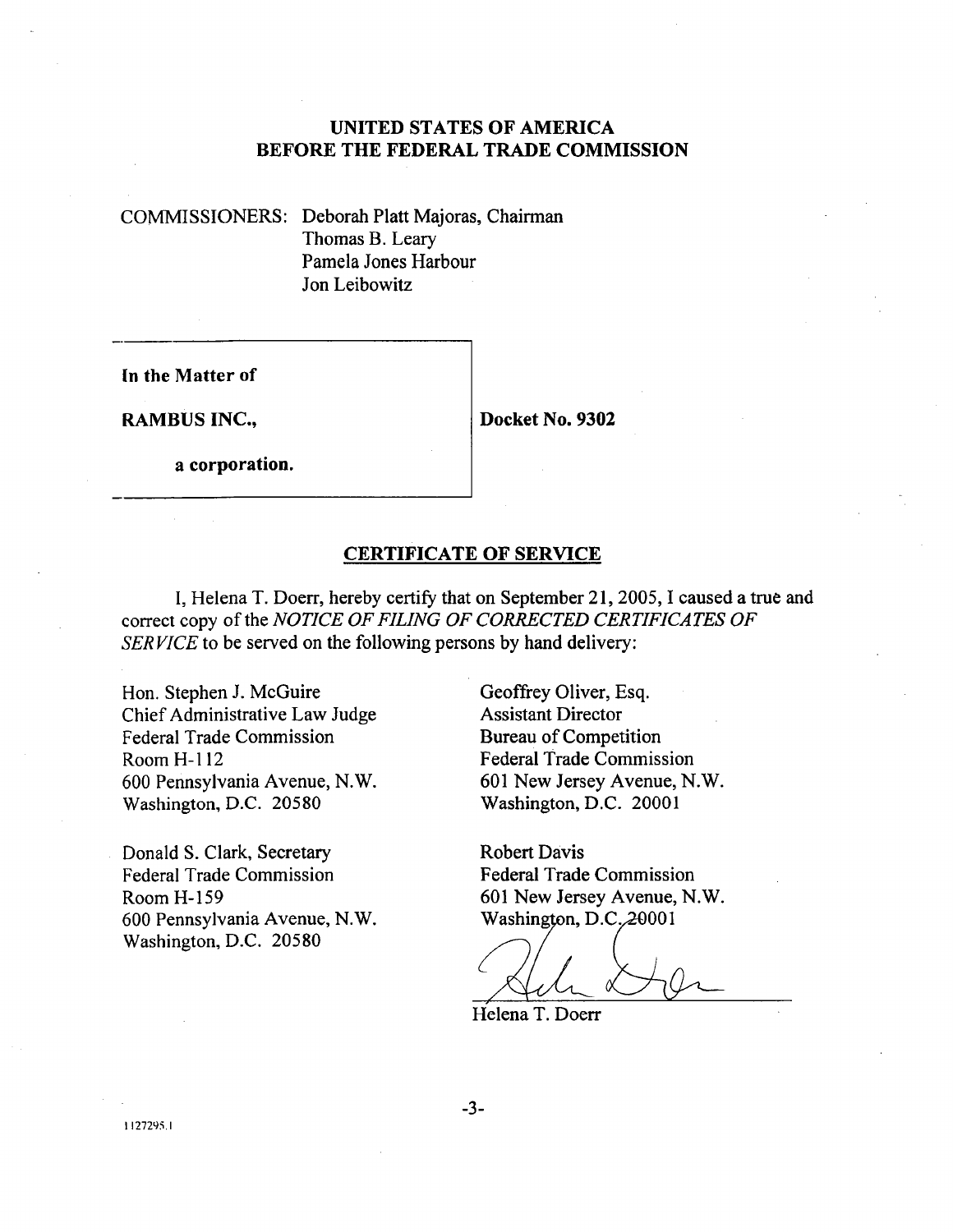COMMISSIONERS: Deborah Platt Majoras, Chairman Thomas B. Leary Pamela Jones Harbour Jon Leibowitz

In the Matter of

RAMBUS INC., Docket No. 9302

a corporation.

#### CERTIFICATE OF SERVICE

, Helena T. Doerr, hereby certify that on September 20, 2005, I caused a true and correct copy of the DECLARATION OF STEVEN M. PERRY IN SUPPORT OF RAMBUS' MOTION TO REOPEN THE RECORD to be served on the following persons by hand delivery:

Hon. Stephen J. McGuire Chief Administrative Law Judge Federal Trade Commission Room H- 112 600 Pennsylvania Avenue, N. Washington, D.C. 20580

Donald S. Clark, Secretar Federal Trade Commission Room H- 159 600 Pennsylvania Avenue, N. Washington, D.C. 20580

Geoffrey Oliver, Esq. Assistant Director Bureau of Competition Federal Trade Commission 601 New Jersey Avenue, N. Washington, D.C. 20001

Robert Davis Federal Trade Commission 601 New Jersey Avenue, N. Washington, D.C. 20001

Helena T. Doerr

1126738.